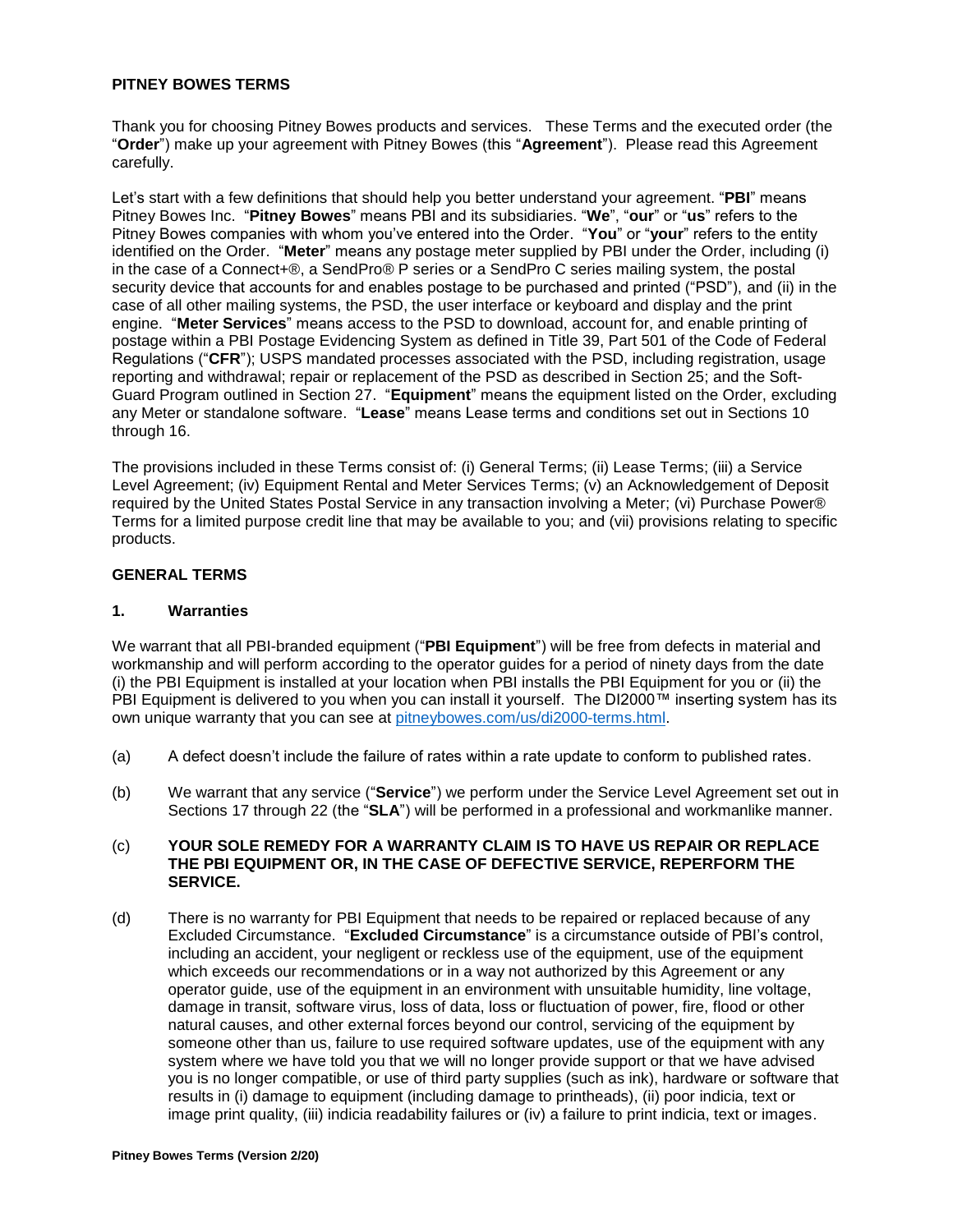- (e) The print engine(s), print engine components, structural components and printed circuit board assemblies supplied with or within the PBI Equipment may be reclaimed, reconditioned or remanufactured. These items are warranted to perform according to the same standards as the equivalent new item.
- (f) The warranty doesn't cover ink, integrated printhead/ink cartridges, ink rollers, toner and drum cartridges, ribbons and similar items ("**Consumable Supplies**").
- (g) **EXCEPT AS EXPRESSLY STATED IN THIS AGREEMENT, WE (ON BEHALF OF OURSELF AND OUR SUPPLIERS) MAKE NO OTHER WARRANTIES, EXPRESS OR IMPLIED, INCLUDING ANY WARRANTY OF MERCHANTABILITY OR FITNESS FOR A PARTICULAR PURPOSE AS TO THE EQUIPMENT OR SERVICES. WE MAKE NO REPRESENTATION OR WARRANTY AS TO ANY THIRD PARTY EQUIPMENT. WE AGREE TO PASS THROUGH TO YOU ALL THIRD PARTY EQUIPMENT WARRANTIES TO THE EXTENT PERMITTED.**

### **2. Limitation of Liability**

**OUR TOTAL LIABILITY (INCLUDING ANY LIABILITY OF OUR SUPPLIERS) IS LIMITED TO THE FEES PAID BY YOU FOR THE APPLICABLE EQUIPMENT OR SERVICES. NEITHER WE NOR OUR SUPPLIERS IS LIABLE FOR ANY: (I) DAMAGE YOU MAY INCUR BY REASON OF YOUR MISUSE OR NEGLIGENT USE OF THE EQUIPMENT OR YOUR NEGLIGENT ACTS OR OMISSIONS OR (II) INDIRECT, INCIDENTAL, CONSEQUENTIAL, OR PUNITIVE DAMAGES OF ANY NATURE WHATSOEVER, INCLUDING COMMERCIAL LOSS, OR LOST PROFITS, DATA OR GOODWILL, FOR ANY MATTER RELATING TO THIS AGREEMENT.**

### **3. Default and Remedies**

- (a) If you don't make any payment within three days after the due date shown on our invoice, you breach any other obligation under this Agreement or under any other agreement with Pitney Bowes and such breach continues for thirty days after we give you notice or you become insolvent or file for bankruptcy, you will be in default and we may:
	- (i) cancel this Agreement and any other agreements Pitney Bowes has with you;
	- (ii) require you to pay to us immediately all amounts payable under the Lease or other agreements, whether then due or payable in the future;
	- (iii) disable the Meter;
	- (iv) require you to return the Equipment and Meter, and delete or remove software; and deny you access to software;
	- (v) if you don't return the Equipment, require you to immediately pay to us an amount equal to the value of the Equipment, as determined by us;
	- (vi) charge you a late charge for each month that your payment is late;
	- (vii) charge you a check return fee for payments made by you with insufficient funds; and
	- (viii) pursue any other remedy, including repossessing the Equipment and Meter without notice to you. To the extent permitted by law, you waive any notice of our repossession or disposition of the Equipment or Meter. By repossessing the Equipment or Meter, we aren't waiving our right to collect the balance due.
- (b) You agree to pay all our costs, including attorneys' fees, incurred in enforcing our rights.
- (c) We may suspend any services during any period that your account is more than thirty days past due.

#### **4. Taxes**

You agree to pay us for all applicable sales, use, property or other taxes (excluding taxes on net income) related to the Lease or Equipment rental agreement or Meter Services agreement based on or measured by your payments, the Equipment, Equipment location, Meter and Meter location. We will determine the amount of all property and similar taxes to be charged to you based on our reasonable valuation of the Equipment or of the Meter, taking into consideration tax rates and depreciation. If any of these taxes are applicable, you agree to pay a tax administrative charge set by us without reference to the tax charged or services performed; such fee and charge won't exceed a total of \$35 per year for each Lease schedule or Equipment rental agreement or Meter Services agreement.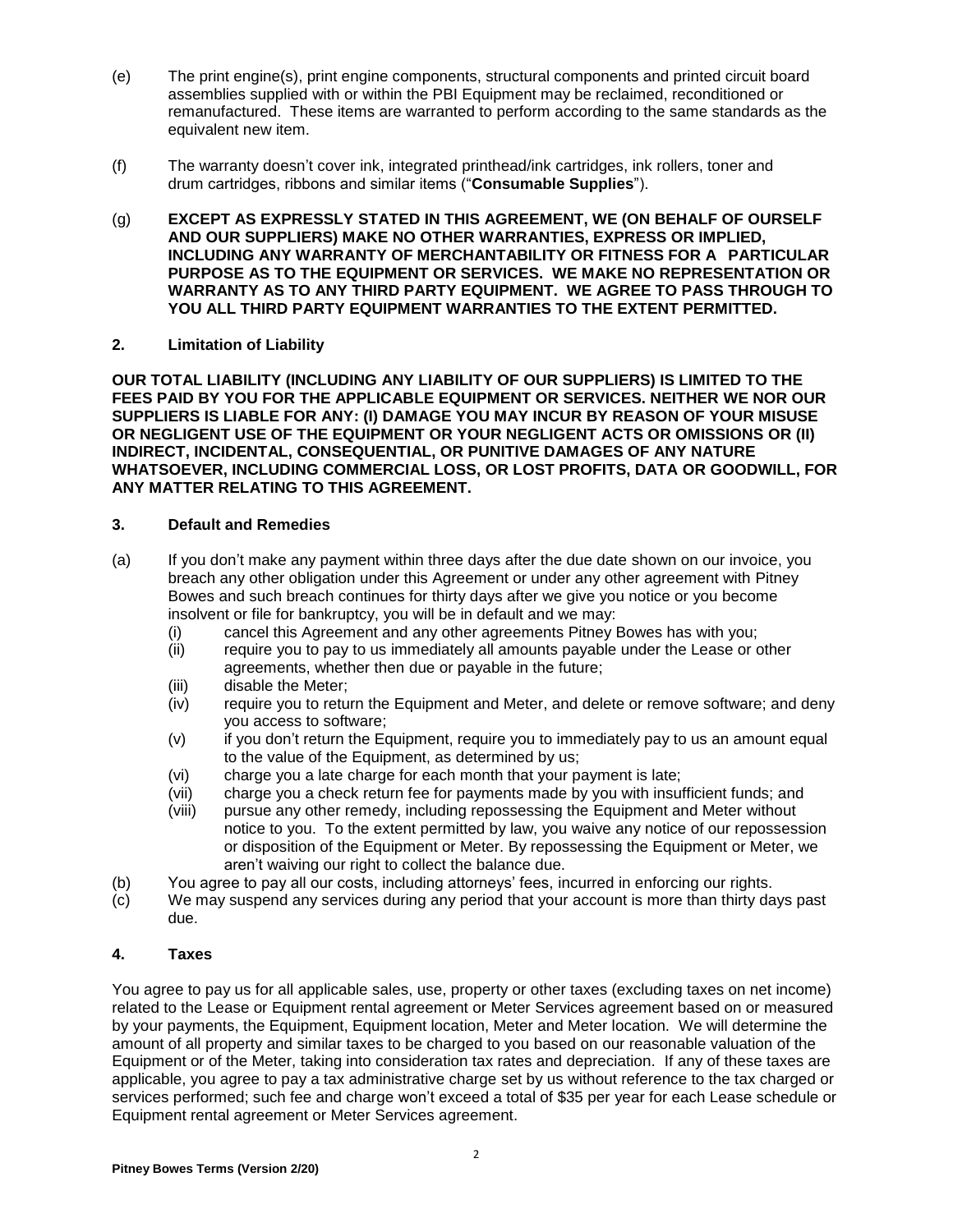## **5. Embedded Software; Applications**

(a) Our Equipment may contain embedded software. For embedded software, you agree that: (i) we and our licensors own the copyrights and other intellectual property to it; (ii) you are licensed only to use it with our Equipment in which it resides; (iii) you won't copy, modify, de-compile, or attempt to unbundle, reverse engineer or create derivative works of it; and (iv) you won't distribute or disclose it (or any portion) to anyone. The embedded software may contain third party software which is subject to any terms accompanying it. Technical support for embedded software will be given according to the SLA covering the Equipment with the embedded software.

(b) Certain products and services may provide you an opportunity to access applications provided by us or a third party. Each application you access will have its own terms and conditions applicable to your use of that application located within it, and by using the application you agree to those terms and conditions.

# **6. Internet Access Point**

The internet connectivity for the Equipment or Meter may use an internet access point provided by us. You may only use this access point for connectivity between the Equipment or Meter and the internet and for no other purpose. You agree to pay all costs resulting from the use of the access point in violation of this restriction.

# **7. Security Interest**

You grant us a purchase money security interest in the Equipment, any replacements, and any proceeds from the sale of the Equipment, to secure payment of any balance due. We have the right to recover the Equipment if you haven't paid for it. We may file a copy of this Agreement as a financing statement with the State authorities. If you are leasing Equipment, you authorize us to file a Uniform Commercial Code financing statement naming you as debtor/lessee with respect to the Equipment in order to protect our interest in the Equipment.

## **8. Analog Connectivity**

**IF YOU USE AN ANALOG CONNECTION FOR YOUR MAILING SYSTEM, YOU ACKNOWLEDGE THAT THE ANALOG CONNECTIVITY IS PROVIDED BY A THIRD PARTY SUPPLIER. NEITHER WE NOR OUR SUPPLIERS PROVIDE ANY WARRANTY WITH RESPECT TO THE FUNCTIONALITY OR QUALITY OF THE ANALOG CONNECTION. IF THE THIRD PARTY SUPPLIER NO LONGER PROVIDES ANALOG CONNECTION CAPABILITY, WE WON'T BE RESPONSIBLE FOR PROCURING AN ALTERNATIVE SUPPLIER AND YOU WILL HAVE TO USE A DIGITAL CONNECTION.**

## **9. Miscellaneous**

- (a) We will use your information in accordance with our [Privacy Statement.](http://www.pitneybowes.com/us/legal/privacy-statement.html)
- (b) You agree to use the Equipment and Meter only for business or commercial purposes, and not for personal, family, or household purposes.
- (c) We aren't responsible for any delay or failure to perform resulting from causes outside of our control.
- (d) You may not assign this Agreement without our prior written consent. Any assignment without our consent is void.
- (e) Payments aren't subject to setoff or reduction.
- (f) **ANY LEGAL ACTION YOU FILE AGAINST US MUST BE STARTED WITHIN ONE YEAR AFTER THE EVENT GIVING RISE TO YOUR CLAIM. YOU WAIVE ANY RIGHT TO TRIAL BY JURY IN ANY ACTION RELATED TO THIS AGREEMENT.**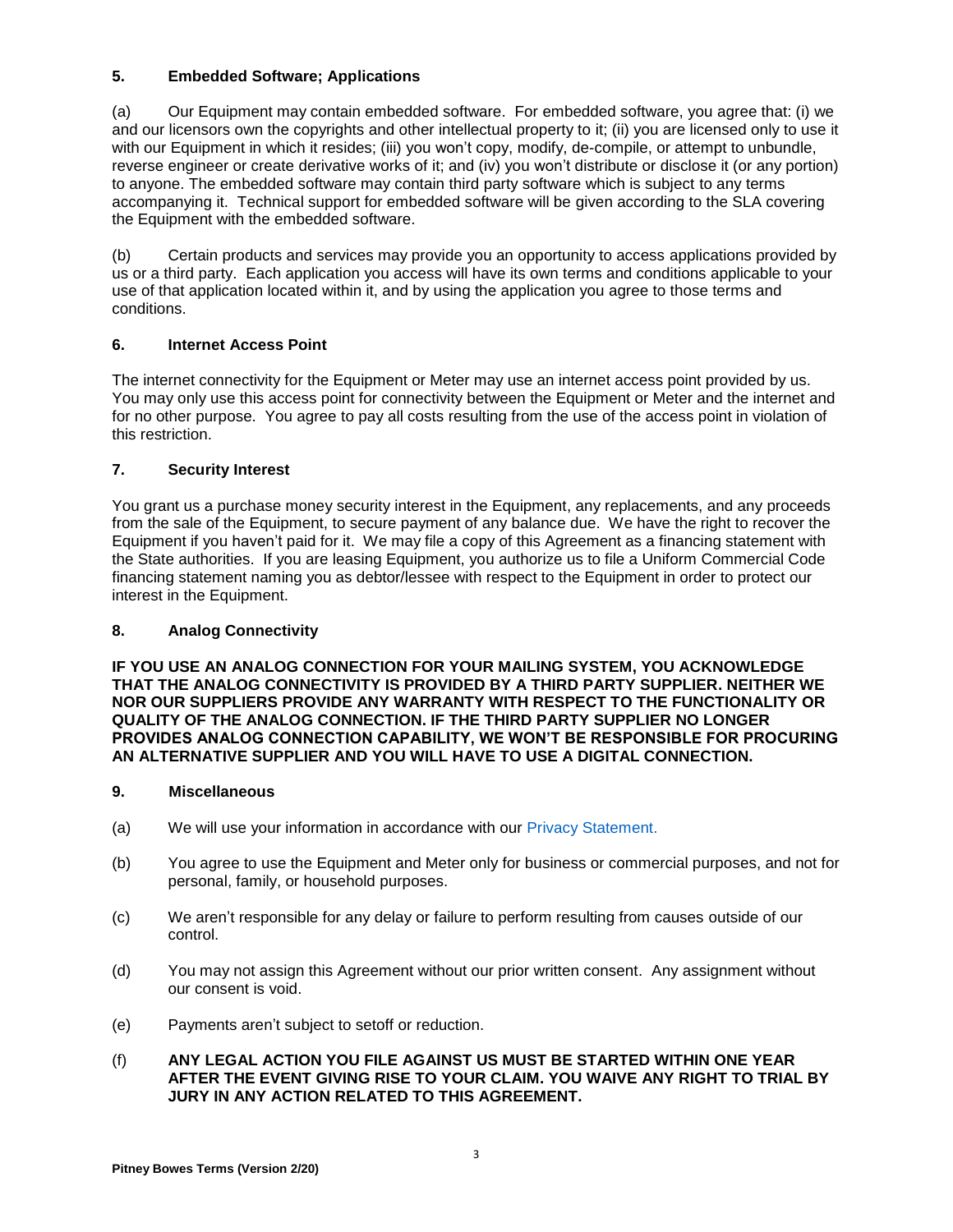- (g) We can only change this Agreement if we both agree to do so in writing. You may use a purchase order to offer to obtain equipment or services but none of its provisions will modify or supersede these provisions unless we expressly agree in writing. If any provision in this Agreement is found to be invalid or unenforceable, the remaining provisions won't be affected.
- (h) Our respective rights and obligations under Sections 2 (Limitation of Liability), 3 (Default and Remedies) and 4 (Taxes) will survive termination of this Agreement.
- (i) We may deliver any notice and other communication to you under this Agreement by email to the email address that we have on file for you. You agree to the delivery of these notices and other communications by email. We may call you at any number you give to us.
- (j) This Agreement is governed by the laws of the State of Delaware.
- (k) You agree that we can use your name in a client list and identify you as a client when communicating with prospective clients, in each case along with our product or service that you are using. You agree that we can use your name and logo in marketing content, including in an advertising campaign, with your prior consent.
- (l) You agree to comply with all applicable export control laws and regulations.

## **LEASE TERMS**

## **10. Lease of Equipment; Provider of Leasing Services**

If you are leasing Equipment, these Lease terms apply. PBI is the manufacturer of the Equipment. Pitney Bowes Global Financial Services LLC, a wholly-owned subsidiary of PBI, or one of its subsidiaries ("PBGFS"), provides you with the leasing services. The term of this Lease is the number of months stated on the Order (the "**Lease Term**") and begins on the date the Equipment is shipped if we don't install the Equipment, and the date of installation if we install the Equipment. **You may not cancel this Lease for any reason and all payment obligations under this Lease are unconditional.** You understand that we own the Equipment. PBI owns any Meter as USPS regulations require. Except as stated in Section 12, you don't have the right to become the owner of the Equipment at the end of the Lease Term.

#### **11. Payment Terms**

We will invoice you quarterly in advance for all payments on the Order, unless the Order says otherwise (each such payment is a "**Periodic Payment**"). You will make each Periodic Payment by the due date shown on our invoice. Your Periodic Payment may include a one-time origination fee, amounts carried over from a previous lease, software license and maintenance fees and other charges. Any Meter Services fees, SLA fees and subscription fees (collectively "**PBI Payments**") will be included with your Periodic Payment and begin with the start of the Lease Term. After the Lease Term, your Periodic Payment will increase if your PBI Payments increase.

## **12. End of Lease Options**

During the 90 days before your Lease ends, you may, unless you are in default: (i) enter into a new lease or an amended lease with us; (ii) purchase the Equipment "as is, where is" for its fair market value; or (iii) return the Equipment and Meter in their original condition, reasonable wear and tear excepted, and pay us our then applicable processing fee (including any equipment return fee). If you return the Equipment and Meter, you will, as specified by us, either properly pack and return them to us in the return box and with the shipping label provided by us or furnish them to a service carrier specified by us to pick up and ship them to us. If you don't do one of the things listed in clause (i), (ii) or (iii) above, you will be deemed to have agreed to enter into successive month to month extensions of the term of this Lease. You may choose to cancel the automatic extensions at any time by giving us 30 days' written notice by creating a case at [pitneybowes.com/us/contact-us.html](http://www.pitneybowes.com/us/contact-us.html) (follow the instructions under "how to create a case"). Upon cancellation, you agree to either return all items as provided in this Section 12 or purchase the Equipment.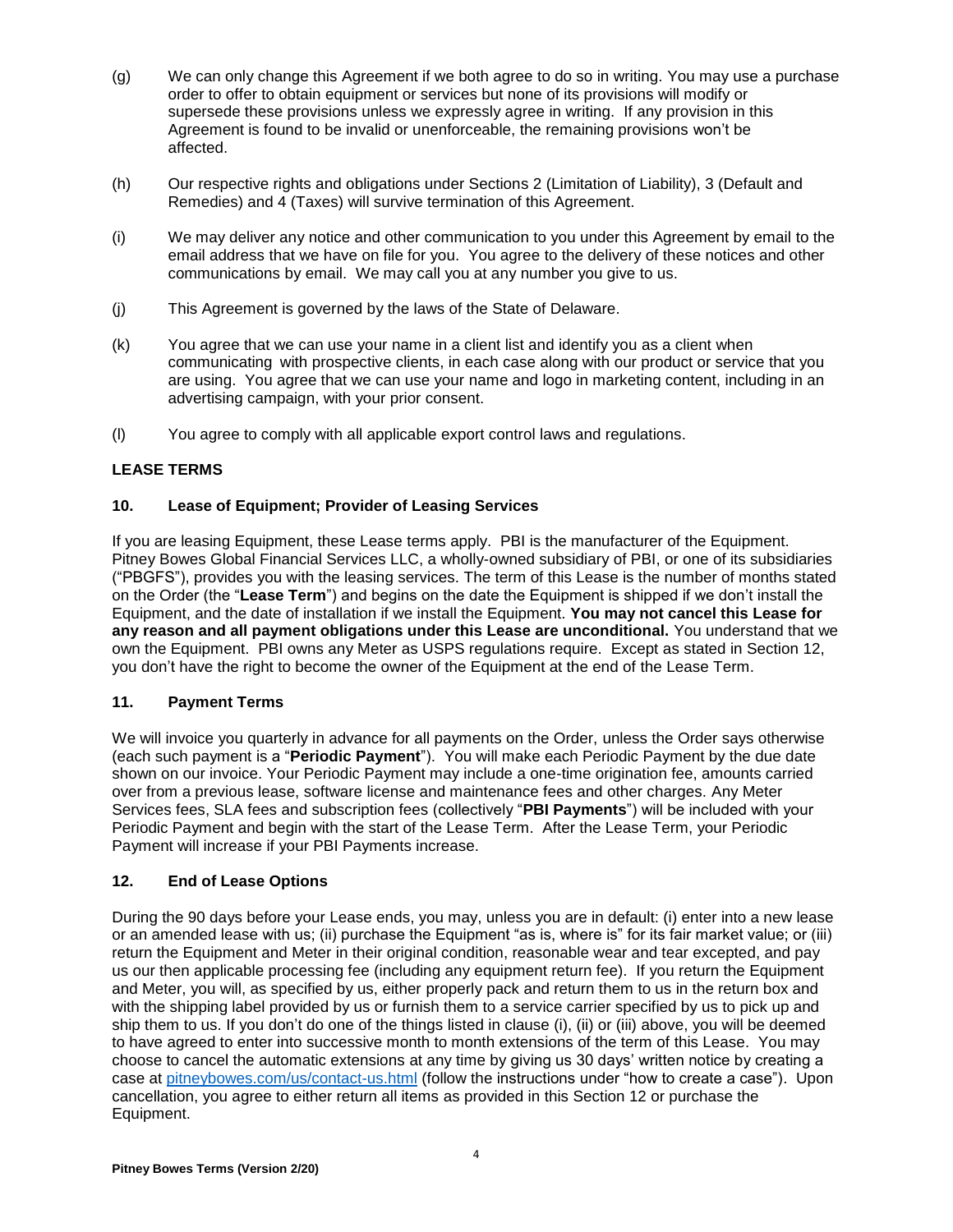### **13. WARRANTY AND LIMITATION OF LIABILITY**

#### **PBI PROVIDES YOU WITH THE LIMITED WARRANTIES IN SECTION 1. PBGFS MAKES NO WARRANTIES, EXPRESS OR IMPLIED, INCLUDING ANY WARRANTY OF MERCHANTABILITY, FITNESS FOR A PARTICULAR PURPOSE, OR FREEDOM FROM INTERFERENCE OR INFRINGEMENT, AND PBGFS ISN'T LIABLE FOR ANY LOSS, DAMAGE (INCLUDING INCIDENTAL, CONSEQUENTIAL OR PUNITIVE DAMAGES) OR EXPENSE CAUSED DIRECTLY OR INDIRECTLY BY THE EQUIPMENT.**

### **14. Equipment Obligations**

You will keep the Equipment free from liens and in good condition and working order. We may inspect the Equipment and related maintenance records. You may not move the Equipment from the location specified on the Order without our prior written consent.

### **15. Risk of Loss and ValueMAX® Program**

- (a) You bear the entire risk of loss, theft, damage or destruction to the Equipment from the date of shipment by us until the Equipment is returned to, and received by, us, regardless of cause, ordinary wear and tear excepted ("**Loss**"). No Loss will relieve you of any of your obligations under this Lease. You must immediately notify us in writing of any Loss. To protect the Equipment from loss, you will either: (i) keep the Equipment insured against Loss for its full replacement value under a comprehensive policy of insurance or other arrangement that is reasonably satisfactory to us ("**Insurance**"); or (ii) be enrolled in PBGFS' ValueMAX program described in paragraph (b) below.
- (b) YOU MUST CALL US AT 1-800-732-7222 OR GO TO [www.pitneybowes.com/us/valuemaxoptout](http://www.pitneybowes.com/us/valuemaxoptout) AND PROVIDE US WITH EVIDENCE OF INSURANCE IF YOU DO NOT WISH TO BE ENROLLED IN THE VALUEMAX PROGRAM. If you don't provide evidence of Insurance and haven't previously enrolled in our equipment replacement program (ValueMAX), we may include the Equipment in the ValueMAX program and charge you a fee, which we will include as an additional charge on your invoice. We will provide written notice reminding you of your Insurance obligations described in paragraph (a) above. If the Equipment is included in the ValueMAX program and any Loss occurs (other than from your gross negligence or willful misconduct, which is not covered by ValueMAX), we will (unless you are in default) repair or replace the Equipment. We aren't liable to you if we terminate the ValueMAX program. By providing the ValueMAX program, we aren't offering or selling you insurance; accordingly, regulatory agencies haven't reviewed this Lease, this program or its associated fees, nor are they overseeing our financial condition.

#### **16. Other Lease Terms**

- (a) If more than one lessee is named in this Lease, liability is joint and several. You, and any guarantor signing the Order or any documents executed in connection with this Lease, agree to furnish us financial information upon request. Each of these persons authorizes us to obtain credit reports on them now and in the future.
- (b) You may not assign or sublet the Equipment, the Meter or this Agreement without our prior written consent. Any assignment without our consent is void. We may sell or assign all or part of this Lease or the Equipment but it will not affect your rights or obligations.
- (c) We will provide you with a welcome letter by email.

## **SERVICE LEVEL AGREEMENT**

## **17. Applicability of SLA**

This SLA section applies to you if we have entered into an agreement to provide service for any Equipment we lease, rent or sell on the Order, excluding any DI2000 (the covered equipment is called "**Covered Equipment**").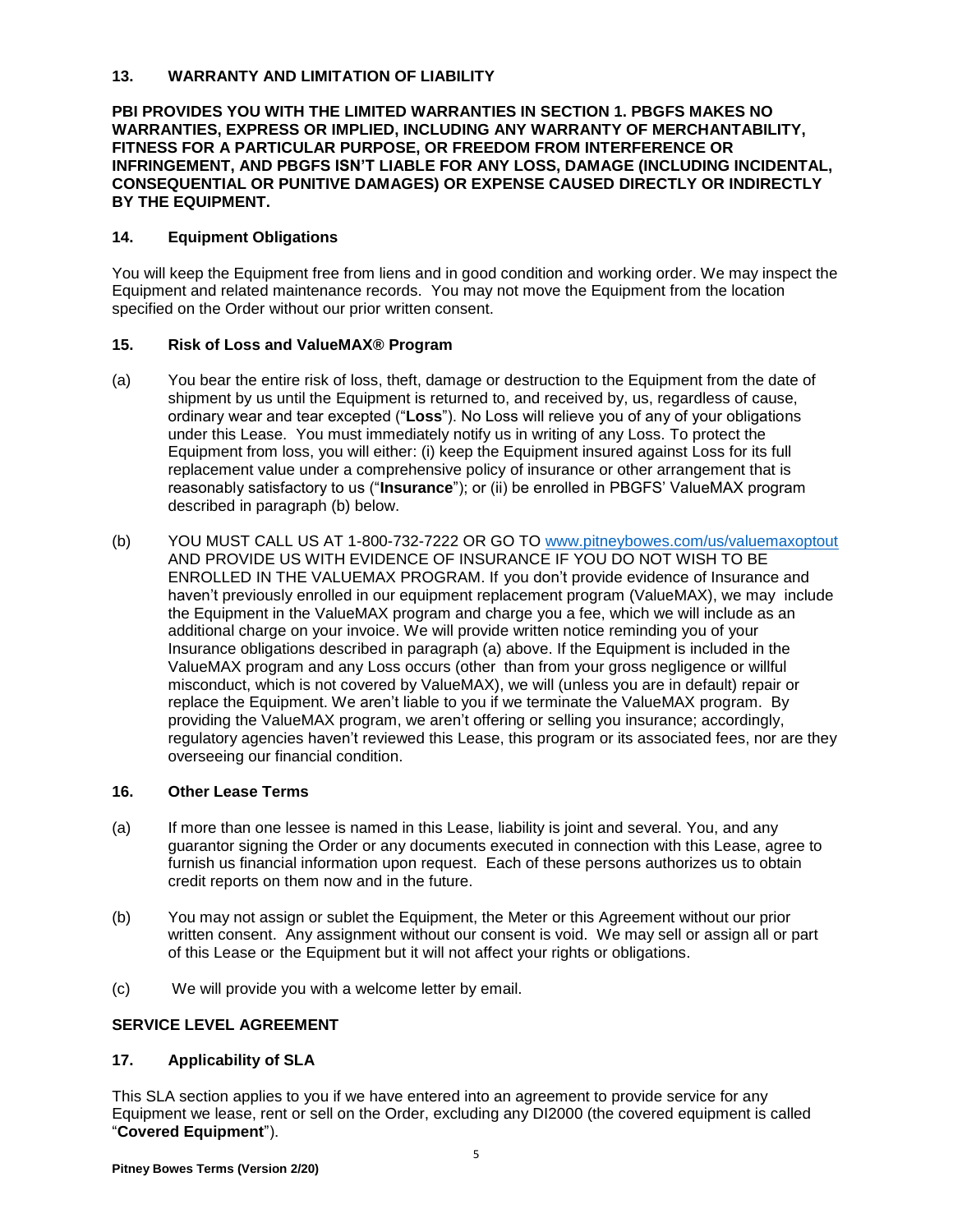### **18. Service Level Options**

(a) (i) If you sign up for **Standard SLA** on the Order, PBI will provide at its option either repair or replacement services for the Covered Equipment during the Initial Service Term or any Renewal Service Term (each term as defined in Section 19) (the "**Service Term**"). You are also entitled to: (x) replacement printheads for Covered Equipment without additional charge, except for printheads which need to be replaced as a result of any Excluded Circumstance, and except for integrated printhead/ink cartridges; and (y) two preventative maintenance service calls per calendar year. PBI will notify you when preventative maintenance is due or you can request preventative maintenance service. If your Covered Equipment needs repair, PBI may provide repair by remote access, diagnostics and service and/or by on-site repair service. Repair service is provided only for damage resulting from normal wear and tear. Repair service may include the use of new, reconditioned, or remanufactured parts and assemblies. PBI will provide parts or assemblies for discontinued equipment (or equipment not marketed as new) only if available. If PBI deems it necessary, PBI will dispatch a service technician to arrive at your location for on-site service. You won't incur hourly charges unless service is performed outside Normal Working Hours, which will be done only with your consent. "**Normal Working Hours**" means 8 a.m. – 5 p.m., Monday – Friday, excluding PBI- observed U.S. holidays, in the time zone where the Equipment or other items are located.

(ii) If PBI determines that replacement of Covered Equipment is necessary, PBI will, at no additional cost to you, promptly ship new, reconditioned, or remanufactured equipment of the same or a functionally equivalent model to replace the affected Covered Equipment. Unless PBI instructs you otherwise, within five days of receiving the replacement equipment, you must pack the Covered Equipment to be replaced in the shipping carton that contained the replacement equipment, place the pre-paid return address label on the carton, and return it to PBI. You are responsible for the Covered Equipment until PBI receives it.

(b) If you are eligible to receive **Performance SLA** under our policies and you sign up for Performance SLA on the Order, you will be entitled to receive: (i) all coverage provided under Standard SLA; (ii) one two-hour application consultation for your mailing and shipping needs; and (iii) admission for one person to a PBI mail management seminar. If PBI determines that on-site service is necessary, PBI will use commercially reasonable efforts to have a service technician on-site (during Normal Working Hours only) within 4 hours or 8 hours, as specified on the Order, after PBI has determined that it can't resolve the issue remotely (the "**Response Time Commitment**"). The Response Time Commitment relates solely to the arrival of a technician at your location. It isn't a guaranteed resolution of the problem within the Response Time Commitment period, and it doesn't guarantee that all parts necessary to make a repair will be on-site within this time frame. The Response Time Commitment does not apply to Service designated as service by replacement, relocation services, software maintenance, preventative maintenance, operator training, or other services not essential to repair the Covered Equipment. If the Covered Equipment is moved from its original location, PBI may, at its option, remove the Response Time Commitment. If this happens, you will receive Standard SLA and we will adjust the SLA charges payable by you appropriately. If we don't meet the Response Time Commitment, we will provide you with a credit equal to the difference between the cost of Standard SLA and Performance SLA for three months. In order to receive this credit, you must use a credit request form which you can obtain from your service technician or by calling the Customer Care Center. The credits are limited to credits for four failures to meet the Response Time Commitment in any twelve-month period during the Service Term. **These remedies are your sole remedy for PBI's failure to meet the Response Time Commitment.**

## **19. Service Term**

PBI will provide you with Service for twelve months, if you don't have a Lease, or for the Lease Term, if you are leasing Equipment (the "**Initial Service Term**"). **SERVICE AUTOMATICALLY RENEWS FOR CONSECUTIVE ONE YEAR TERMS (EACH A "RENEWAL SERVICE TERM") UNLESS YOU TERMINATE YOUR SERVICE AS PROVIDED BELOW OR THE LEASE EXPIRES OR IS TERMINATED OR THE RENEWAL IS PROHIBITED BY LAW.** If you don't wish to renew Service, you must deliver a written notice (the "**Termination Notice**") at least sixty days prior to the renewal of the term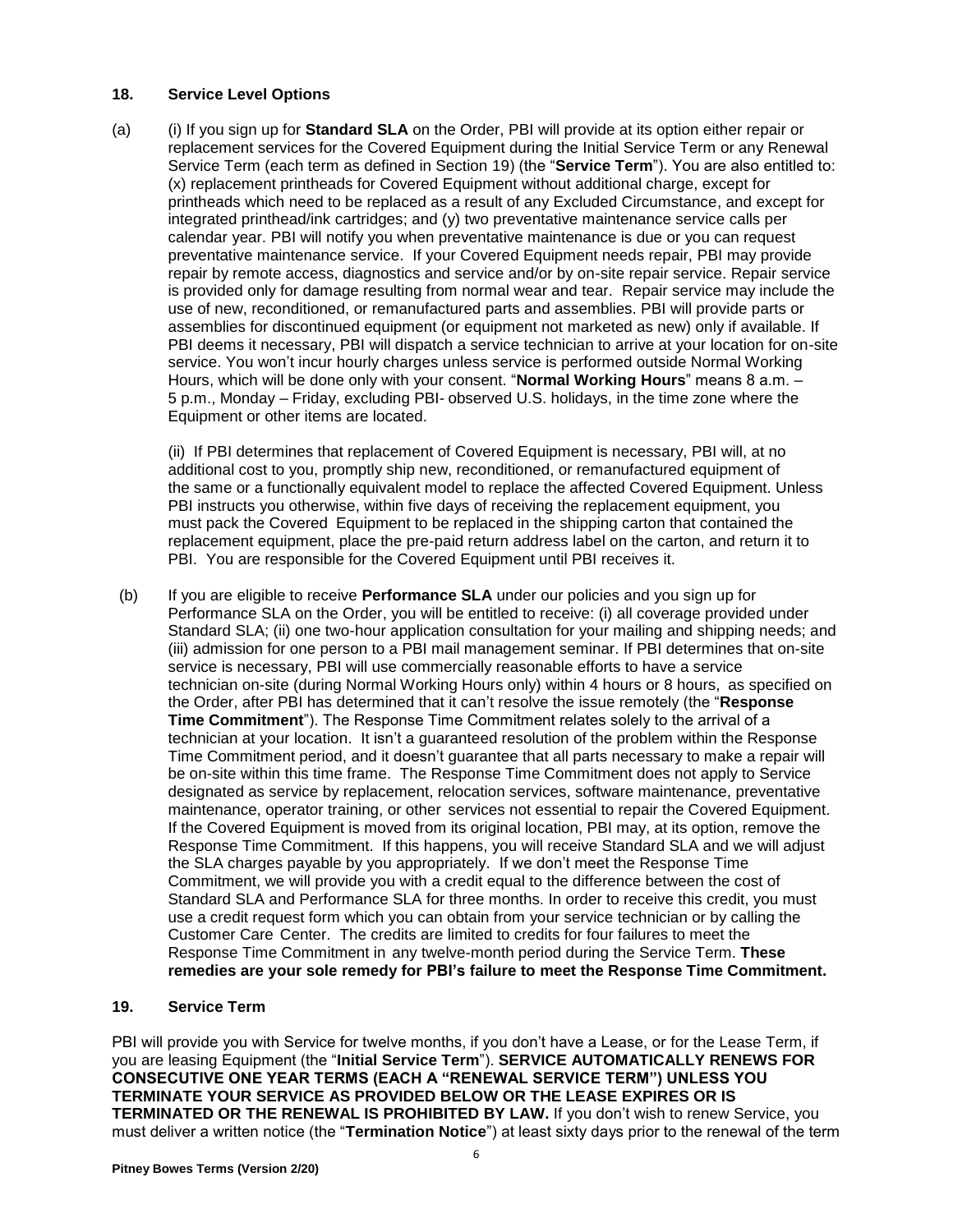to us at 2225 American Drive, Neenah, WI 54956 or you may notify us by creating a case at [pitneybowes.com/us/contact-us.html](http://www.pitneybowes.com/us/contact-us.html) (follow the instructions under "how to create a case"). Your Termination Notice must include your customer account number and lease number (if applicable). PBI reserves the right not to renew your SLA for any reason.

# **20. SLA Fees**

You will pay the SLA fees for the Initial Service Term and any Renewal Service Term(s). We may increase the SLA fees after the Initial Service Term, and any increases will be reflected on your invoice. If you receive service for repairs caused by any Excluded Circumstance, PBI will charge you for the service at PBI's current hourly rates and for any required parts. If you exceed the cycle volume of your Equipment specified on the Order, PBI may bill you for the additional cycles over the specified cycle volume (the additional cycles are called the "**Overage**"). The charge will be determined by reference to the rate in effect at the time that we determine that an Overage exists.

# **21. Service Changes**

PBI may modify its Service by giving written notice to you (a "**Service Change Notice**"), which will state whether the change is material. After receiving a Service Change Notice, if the change is material, you may terminate Service by giving us a termination notice at the address indicated in Section 19 or you may create a case at [pitneybowes.com/us/contact-us.html](http://www.pitneybowes.com/us/contact-us.html) (follow the instructions under "how to create a case").

# **22. Additional Service Terms**

You can't elect to have Service apply to some but not all of the items of Equipment. Service doesn't include services and repairs that are made necessary due to any Excluded Circumstance. Service excludes the supply of postal and carrier rate changes and Consumable Supplies. If you replace any of your Covered Equipment during the Service Term, and the replacement Equipment qualifies for Services, PBI will automatically enroll you for maintenance coverage on the new Equipment at PBI's then current annual rates. If you acquire an attachment, or add a unit, to your Covered Equipment, PBI will provide coverage for each attachment or unit which we determine qualifies for coverage under the SLA and adjust your rate accordingly. If you choose not to continue coverage on the replacement Equipment, attachment or unit, you may cancel Service for the item within thirty days of the date of your initial invoice for the item from PBI. If you cancel, any further maintenance or repair services on the Equipment, attachment or unit will be subject to PBI's current rates. Standard SLA will apply to rented Equipment at no additional charge.

# **EQUIPMENT RENTAL AND METER SERVICES TERMS**

## **23. Equipment Rental and Meter Services**

(a) If you aren't leasing the Equipment and paying for it in your lease payment to PBGFS, we will invoice you the Equipment rental ("rental") and Meter Services fees listed on the Order. After the period listed on the Order (the "**Initial Term**"), we may increase the rental and/or Meter Services fees upon at least 30 days' prior written notice. When you receive notice of an increase, you may terminate your rental or Meter Services only as of the date the increase becomes effective.

(b) At the end of the Initial Term, the rental term and Meter Services term will automatically renew for successive 12-month extensions. If you don't wish to renew the rental term or Meter Services term, you must deliver a written notice to us at least 60 days prior to the renewal of the rental term or Meter Services term, as applicable, to the address in Section 19 or create a case at

[pitneybowes.com/us/contact-us.html](http://www.pitneybowes.com/us/contact-us.html) (follow the instructions under "how to create a case"). Upon expiration of the term of the rental or Meter Services, you agree to return Equipment and Meters covered by the rental and Meter Services agreement in their original condition, reasonable wear and tear excepted.

## **24. Postage**

You may transfer funds to The Pitney Bowes Bank, Inc. (the "**Bank**") for deposit into your Postage By Phone® Reserve Account that you maintain with the Bank (your "**Reserve Account**") or you may transfer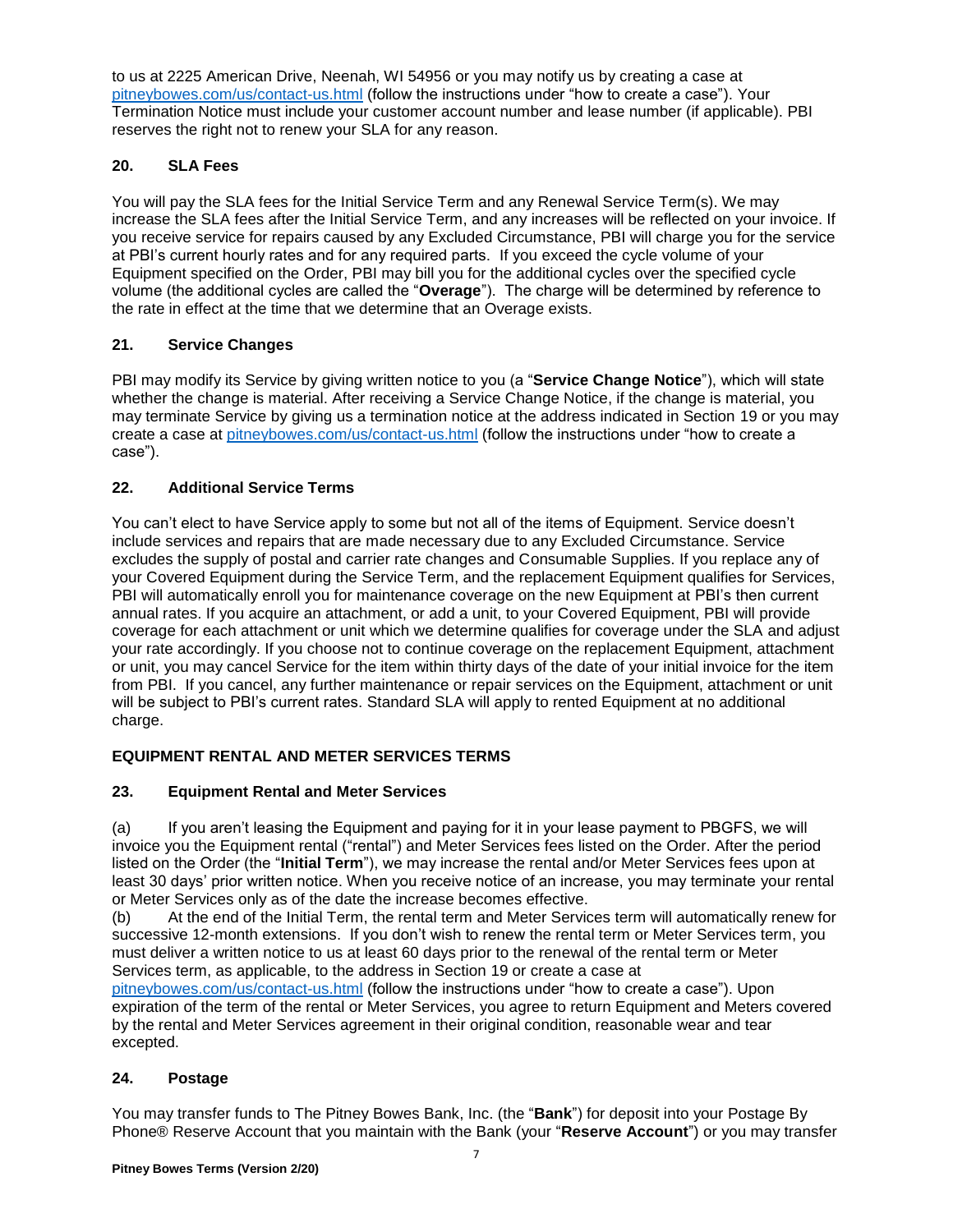funds to the United States Postal Service (the "**USPS**") through a lockbox bank (a "**Lockbox Bank**"). See the "USPS Acknowledgment of Deposit" below for more information. Until the end of the Initial Term, we may charge you a fee of up to \$15.00 for refilling your postage. After the Initial Term, we may increase postage refill fees upon 30 days prior written notice. If you participate in any PBI, PBGFS, or Bank postage advance programs (such as Purchase Power), we will advance payment on your behalf to the USPS, subject to repayment by you under the terms of the postage advance program and billed separately from your Meter Services fees.

# **25. Meter Repair or Replacement; Meter Care and Risk of Loss**

If the Meter malfunctions or fails due to reasons other than an Excluded Circumstance, we will repair or replace the Meter. You agree to take proper care of the Meter(s), as stated in this Agreement and any user documentation. You assume all risk of loss or damage to the Meter(s) while you have possession.

# **26. Terms of Use of Meter; Federal Regulations**

You may use the Meter solely for the purpose of processing your mail, provided that you are authorized by the USPS to use the Meter, and that you comply with (i) this Agreement, (ii) any operator guide and (iii) all USPS regulations. You agree to use only attachments or printing devices authorized by us. You must receive our written consent before moving the Equipment or Meter to a different location. Federal regulations require that we own the Meter. Tampering with or misusing the Meter is a violation of federal law. Activities of the USPS, including the payment of refunds for postage by the USPS to clients, will be made in accordance with the current Domestic Mail Manual. If the Meter is used in any unlawful scheme, or isn't used for any consecutive 12 month period, or if you take the Meter or allow the Meter to be taken outside the United States without proper written permission of USPS Headquarters, or if you otherwise fail to abide by the postal regulations and this Agreement regarding care and use of the Meter, then this Agreement and any related Meter Services agreement may be revoked. You acknowledge that any use of a Meter that fraudulently deprives the USPS of revenue can cause you to be subject to civil and criminal penalties applicable to fraud and/or false claims against the United States. The submission of a false or fraudulent statement can result in imprisonment of up to 5 years and fines of up to \$10,000 (18 U.S.C. 1001) and a civil penalty of up to \$5,000 plus an assessment of twice the amount falsely claimed (3 U.S.C. 3802). The mailing of matter bearing a fraudulent postage meter imprint is an example of a violation of these statutes. You are responsible for immediately reporting (within 72 hours or less) the theft or loss of the Meter to us. Failure to comply with this notification provision in a timely manner may result in the denial of refund of any funds remaining on the Meter at the time of loss or theft. You understand that the rules and regulations regarding the use of this Meter as documented in the Domestic Mail Manual may be updated from time to time by the USPS and it is your obligation to comply with any rules and regulations regarding its use.

# **27. Rate Updates and Soft-Guard® Program**

Your Meter or Equipment may require periodic rate updates that you will obtain under our Soft-Guard program. We will provide rate updates only if required due to a postal or carrier change in rate, service, ZIP Code™ or zone change. The Soft-Guard program doesn't cover any change in rates due to custom rate changes, new classes of carrier service, or a change in ZIP Code or zone due to equipment relocation. We won't be responsible for any losses arising out of or resulting from the failure of rating or software downloads to conform to published rates.

## **28. Collection of Information**

You authorize us to access and download information from your Meter or from your PC Postage account. We may disclose this information to the USPS or other authorized governmental entity. We won't share with any third parties (except the USPS or other governmental entity) individually identifiable information that we obtain about you in this manner unless required to by law or court order. We may elect to share aggregate data about our clients' postage usage with third parties.

## **29. Value Based Services**

Value based services are services the USPS provides, including e-Return Receipt and USPS Confirmation Services. Any fees the USPS charges for these services are your responsibility to pay for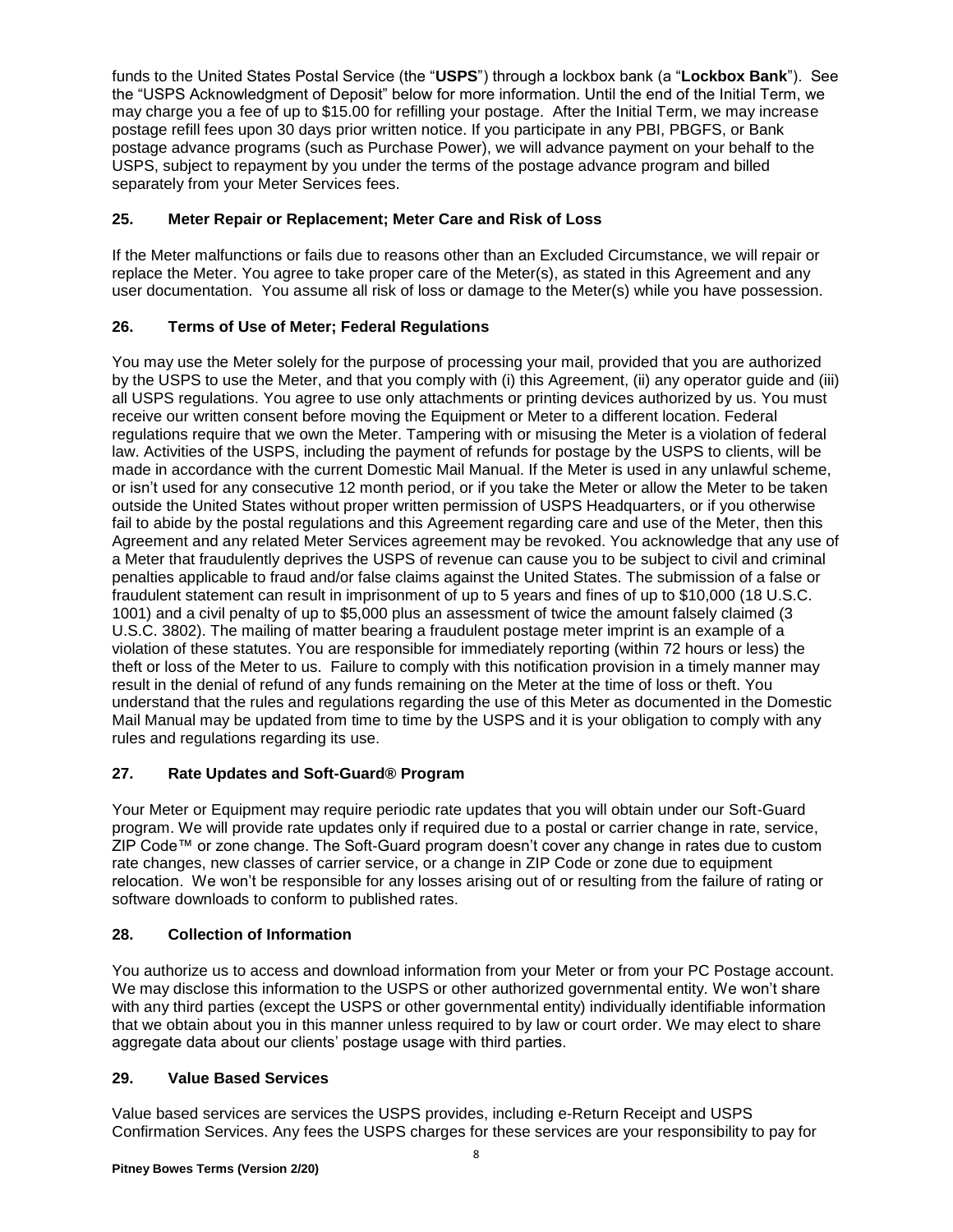and are payable the same way that you pay for postage. The USPS is solely responsible for its services. We are not responsible for any malfunctions of any part of the communication link connecting the Meter with the USPS data system. We have the right to terminate the value-based services if the USPS discontinues offering the service or you breach your obligations under this Agreement and fail to cure the breach within thirty days after you have been notified in writing.

## **USPS ACKNOWLEDGEMENT OF DEPOSIT**

### **30. Acknowledgement of Deposit**

This section of the agreement provides you with the sections that the USPS requires we include in any agreement where we are renting a Meter. The USPS requires that we use specific language. The "acknowledgement of deposit" terms are as follows:

- (a) In connection with your use of a Postage Evidencing System, you may transfer funds to the USPS through a Lockbox Bank for the purpose of prepayment of postage on Postage Evidencing Systems, generating evidence of postage (a "**Deposit**"), or you may transfer funds to the Bank for deposit into your Reserve Account.
- (b) To the extent you deposit funds in advance of the use of any evidence of postage, you may make Deposits in the Lockbox Bank account identified as "United States Postal Service CMRS-PB" or make deposits in your Reserve Account, in either case through electronic means, including Automated Clearinghouse Transfers. The USPS may, at its discretion, designate itself or a successor as recipient of Deposits made by you to the Lockbox Bank account described above.
- (c) Any deposit made by you in your Reserve Account is subject to the Postage By Phone® Reserve Account – Agreement and Disclosure Statement governing your Reserve Account.
- (d) Any Deposit made by you in the Lockbox Bank account shall be credited by the USPS only for the payment of evidence of postage. Such Deposits may be commingled with Deposits of other clients. You shall not receive or be entitled to any interest or other income earned on such Deposits.
- (e) The USPS will provide a refund to you for the remaining account balances of Deposits held by the USPS. These refunds are provided in accordance with the rules and regulations governing deposit of funds for evidence of postage, published in the CFR.
- (f) The Lockbox Bank, which shall collect funds on behalf of the USPS, shall provide PBI, on each business day, information as to the amount of each Deposit made to the USPS by you, so that PBI can update its records.
- (g) PBI may deposit funds on your behalf. The USPS will make no advances of funds to you. Any relationship concerning advances of funds is between you and PBI, PBGFS and/or the Bank.
- (h) You acknowledge that the terms of this Acknowledgement may be changed, modified, or revoked by the USPS, with appropriate notice.
- (i) Postal Regulations governing the deposit of funds are published in the CFR or its successor. You acknowledge that you shall be subject to all applicable rules, regulations, and orders of the USPS, including future changes to such rules, regulations, and orders, and such additional terms and conditions as may be determined in accordance with applicable law. The USPS rules, regulations, and orders shall prevail in the event of any conflict with any other terms and conditions applicable to any Deposit.

#### **PURCHASE POWER TERMS**

#### **31. Purchase Power Program**

(a) The Purchase Power credit line is a product of the Bank and is not available to individuals for personal, family, or household purposes. In order to participate in the Purchase Power program (the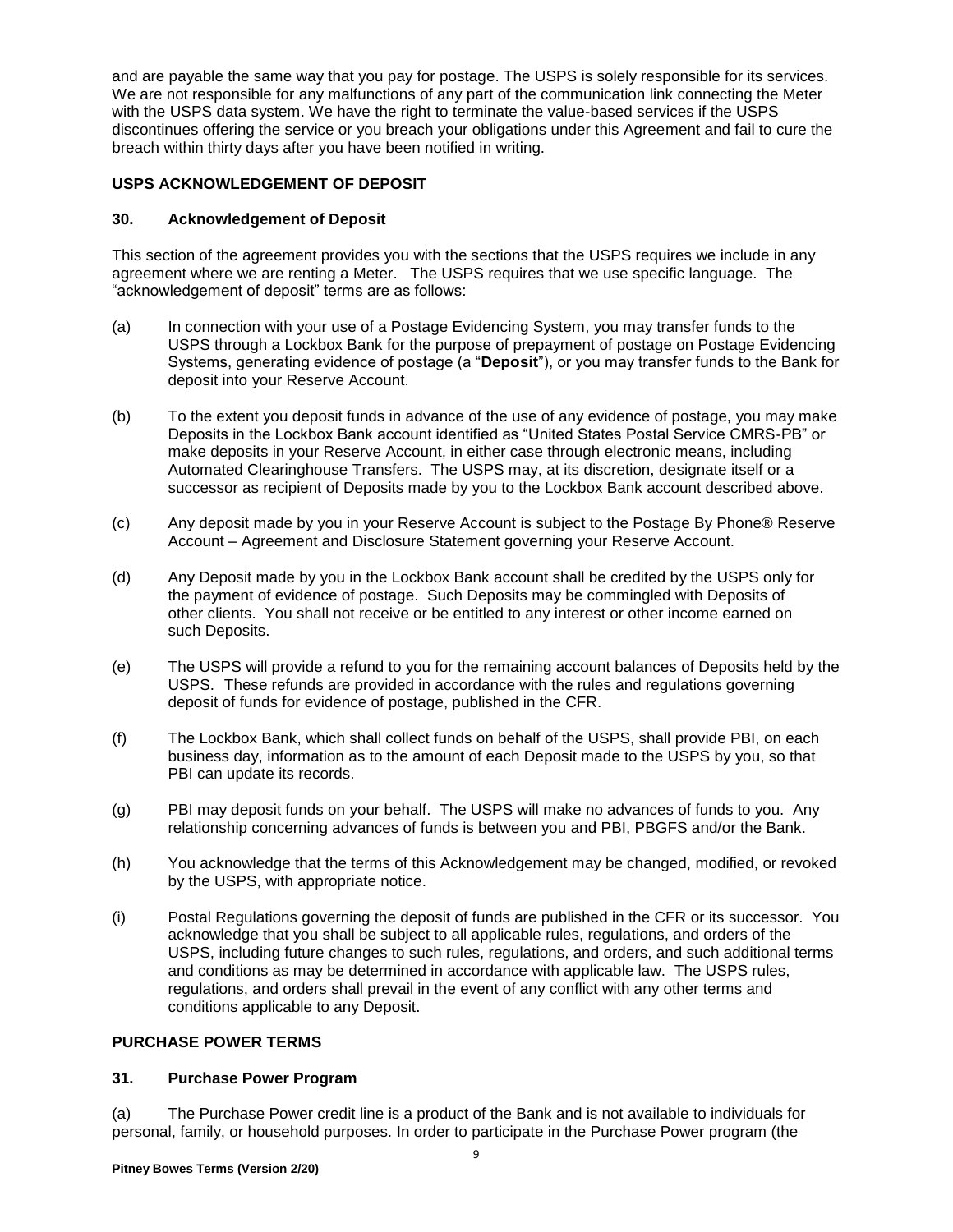"**Program**"), you must provide the information described in paragraph (h) below. You will receive a set of more specific provisions for the Program within thirty days of the date of this Agreement.

(b) Your Purchase Power account (the "**Account**") will be charged for the amount of postage, products, and services requested and the related fees, if applicable. Unless prohibited by law, you agree to pay the fees and charges of which the Bank has given you notice, including those relating to: (i) applicable transaction or overage fees; (ii) your failure to pay in a timely manner; (iii) your exceeding your credit line; and (iv) fees attributable to the return of any checks.

(c) You will receive a billing statement for each billing cycle in which you have activity in the Account. The Bank may deliver any statement electronically to the email address that is on file for you. Payments are due by the due date shown on your billing statement. You may pay the entire balance due or a portion of the balance, provided that you pay at least the minimum payment shown on the statement. In the event of a partial payment, you will be responsible for the unpaid balance.

(d) (i) By using the Program, you agree that whenever there is an unpaid balance outstanding on the Account which is not paid in full by the due date shown on your billing statement, the Bank will charge you, and you will pay, interest on the unpaid balance of the Account from time to time, for each day from the date the transaction is posted to the Account until the date the unpaid balance is paid in full, at a variable rate equal to the Annual Percentage Rate applicable to the Account from time to time. (ii) The Annual Percentage Rate applicable to the Account will be: the greater of (x) 22% and (y) the sum of the highest "Prime Rate" published in the "Money Rates" section of *The Wall Street Journal* on the last business day of the month and the margin set forth below (the sum of the margin and the Prime Rate is herein called the "Floating Rate"). The Annual Percentage Rate will be adjusted on a monthly basis based on any fluctuation in the Floating Rate, if applicable. Any change in the Annual Percentage Rate based on the calculation described in this section will become effective on the first day of your next billing cycle. (iii) The margin which will be added to the Prime Rate to determine the Floating Rate will be 14.75% (using the Prime Rate in effect as of December 31, 2019, the daily periodic rate would be .05342% and the corresponding annual percentage rate would be 19.50%). (iv) The Account balance that is subject to a finance charge each day will include (x) outstanding balances, minus any payments and credits received by the Bank on the Account that day, and (y) unpaid interest, fees, and other charges on the Account. (v) The Bank will charge a minimum finance charge of \$1.00 in any billing cycle if the finance charge as calculated above is less than \$1.00. (vi) Each payment that you make will be applied to reduce the outstanding balance of the Account and replenish your available credit line. (vii) The Bank may refuse to extend further credit if the amount of a requested charge plus your existing balance exceeds your credit limit.

(e) The Bank may at any time close or suspend the Account, and may refuse to allow further charges to the Account. Cancellation or suspension will not affect your obligation to pay any amounts you owe.

(f) The Bank can amend any of the provisions and terms related to the Program at any time by written notice to you (including by electronic notice via the email address that is then on file for you). You are consenting to electronic delivery of any amendments to the Program terms. Each time you use the Program, you are signifying your acceptance of the terms then in effect. An amendment becomes effective on the date stated in the notice and will apply to any outstanding balance on the Account. The Bank may terminate the Program at any time and will notify you in the event of any termination. Any outstanding obligation will survive termination of the Program.

(g) The Program and any advances are governed by and construed in accordance with the laws of the State of Utah and applicable federal law.

(h) USA PATRIOT Act - To help the government fight the funding of terrorism and money laundering activities, Federal law requires financial institutions to obtain, verify and record information that identifies each person who opens an account. Accordingly, in order to activate the Account, the Bank asks that you agree to provide identifying information, including your address and taxpayer identification number. The Bank may also ask for additional identifying information, where appropriate, including asking that your representative who is opening the Account provide his/her name, address, date of birth, driver's license and/or other documents and information that will allow the Bank to identify him/her. You agree to provide all such requested identifying information.